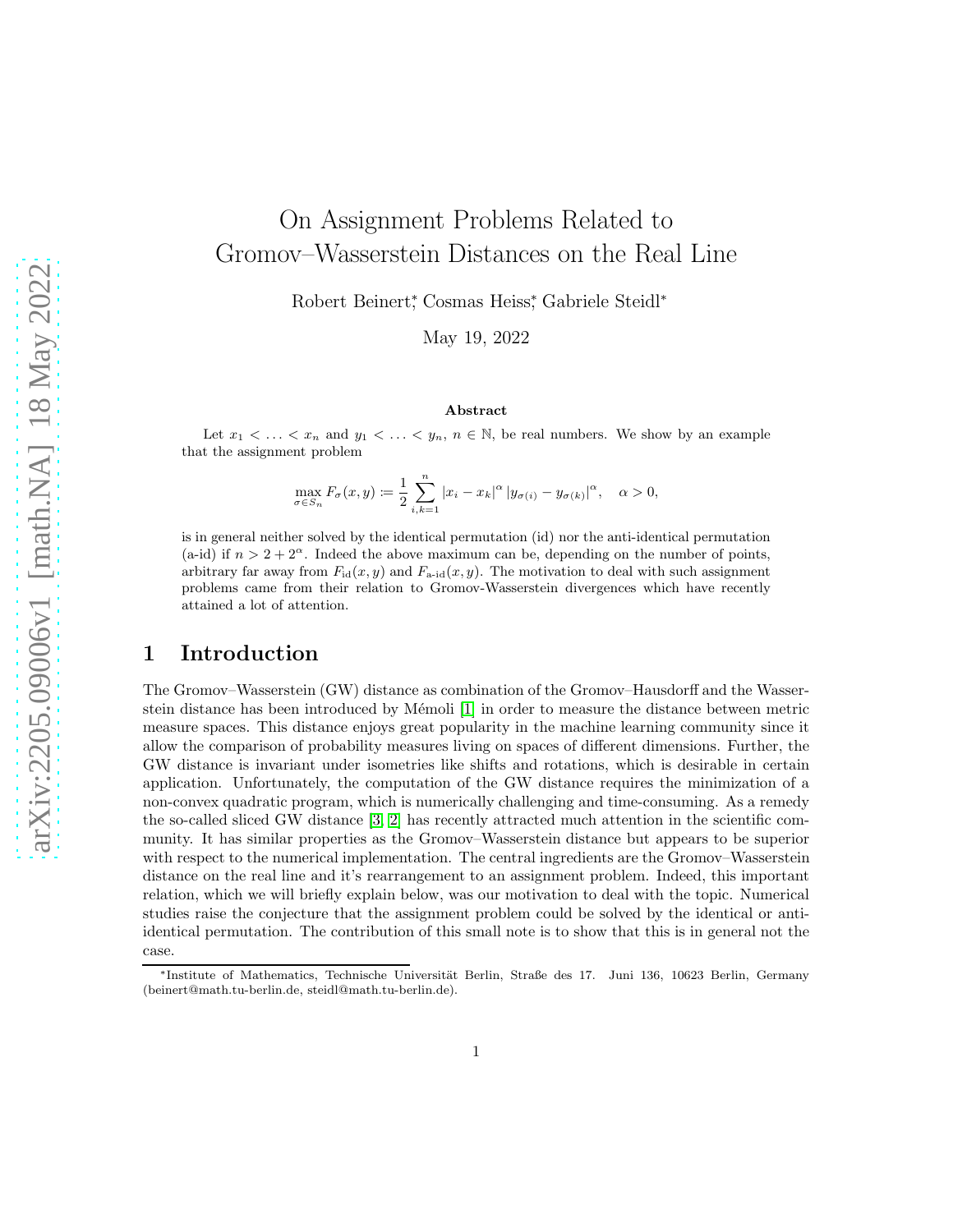#### 2 Gromov–Wasserstein and Assignment Problems in R

Let  $c: \mathbb{R} \times \mathbb{R} \to [0, \infty)$  be some symmetric cost function such that  $c(t, t) = 0$  for  $t \in \mathbb{R}$ , and let  $\mu = \sum_{i=1}^n p_i \delta_{x_i}$  and  $\nu = \sum_{j=1}^m q_i \delta_{y_j}$  be two discrete probability measures with pairwise distinct real-valued  $x_i$ , resp.  $y_i$ ,  $i = 1, \ldots, n$ . The non-negative weights  $p := (p_i)_{i=1}^n$  and  $q := (q_j)_{j=1}^m$  here satisfy  $\mathbf{1}^T p = 1$  and  $\mathbf{1}^T q = 1$ . The *Gromov–Wasserstein distance* (on the line) is defined as

$$
GW(\mu, \nu) := \min_{\pi \in \Pi(p,q)} \sum_{i,j=1}^{n,m} \sum_{k,\ell=1}^{n,m} |c(x_i, x_k) - c(y_j, y_\ell)|^2 \pi_{i,j} \pi_{k,\ell},
$$

where  $\Pi(p,q)$  denotes all matrices  $\pi := (\pi_{i,j})_{i,j=1}^{n,m}$  with  $\pi \mathbf{1} = p$  and  $\mathbf{1}^T \pi = q^T$ . The optimal GW plan  $\pi$  describes how much mass is transported from  $x_i$  to  $y_j$ . For  $n = m$ ,  $p_i = q_j = 1/n$ , and  $x_1 < \cdots < x_n$  as well as  $y_1 < \cdots < y_n$ , we may instead look for an optimal (one-to-one) GW map  $\sigma: \{1, \ldots, n\} \to \{1, \ldots, n\}$  minimizing

$$
GM(\mu, \nu) := \min_{\sigma \in S_n} \frac{1}{n^2} \sum_{i=1}^n \sum_{k=1}^n |c(x_i, x_k) - c(y_{\sigma(i)}, y_{\sigma(k)})|^2,
$$

where  $S_n$  denotes the permutation group of  $\{1,\ldots,n\}$ . Each optimal GW map  $\sigma$  corresponds to a maybe non-optimal GW plan  $\pi$  via  $\pi_{i,j} = 1$  for  $j = \sigma(i)$  and  $\pi_{i,j} = 0$  otherwise. The mass is thus completely moved from  $x_i$  to  $y_{\sigma(i)}$ . This problem is also known as the *Gromov–Monge* (*GM*). Clearly, GW and GM are closely related.

Up to  $1/n^2$ , the objective of GM may be rearranged as

$$
\sum_{i,k=1}^{n} |c(x_i, x_k) - c(y_{\sigma(i)}, y_{\sigma(k)})|^2
$$
\n
$$
= \sum_{i,k=1}^{n} \left[ c^2(x_i, x_k) - 2c(x_i, x_k) c(y_{\sigma(i)}, y_{\sigma(k)}) + c^2(y_{\sigma(i)}, y_{\sigma(k)}) \right]
$$
\n
$$
= \sum_{i,k=1}^{n} c^2(x_i, x_k) - 2 \sum_{i,k=1}^{n} c(x_i, x_k) c(y_{\sigma(i)}, y_{\sigma(k)}) + \sum_{i,k=1}^{n} c^2(y_i, y_k).
$$

Since the first and last sum are independent of  $\sigma$ , finding a minimizer of GM is equivalent to finding a maximizer of the Assignment Problem

<span id="page-1-0"></span>
$$
\max_{\sigma \in S_n} F_{\sigma}(x, y) \quad \text{with} \quad F_{\sigma}(x, y) := \frac{1}{2} \sum_{\substack{i, k=1 \ i \neq k}}^n c(x_i, x_k) c(y_{\sigma(i)}, y_{\sigma(k)})
$$
\n
$$
= \sum_{\substack{i, k=1 \ i < k}}^n c(x_i, x_k) c(y_{\sigma(i)}, y_{\sigma(k)})
$$
\n
$$
(1)
$$

and  $x = (x_i)_{i=1}^n$ ,  $y = (y_j)_{j=1}^n$  with ascending ordered pairwise distinct components. We are interested in the special cost functions  $c(s,t) := |s-t|^{\alpha}$  with  $\alpha > 0$ . The case  $\alpha = 1$  corresponding to the metric  $d(t, s) := |t - s|$  is of special interest since it is related to the classic GW distance on the line. Although numerical experiments may indicate that the maximizer of the assignment problem [\(1\)](#page-1-0) is either the identity id(i) := i or by the anti-identity a-id(i) :=  $n-i+1$  on  $\{1,\ldots,n\}$ , the following proposition shows that this is in general not the case.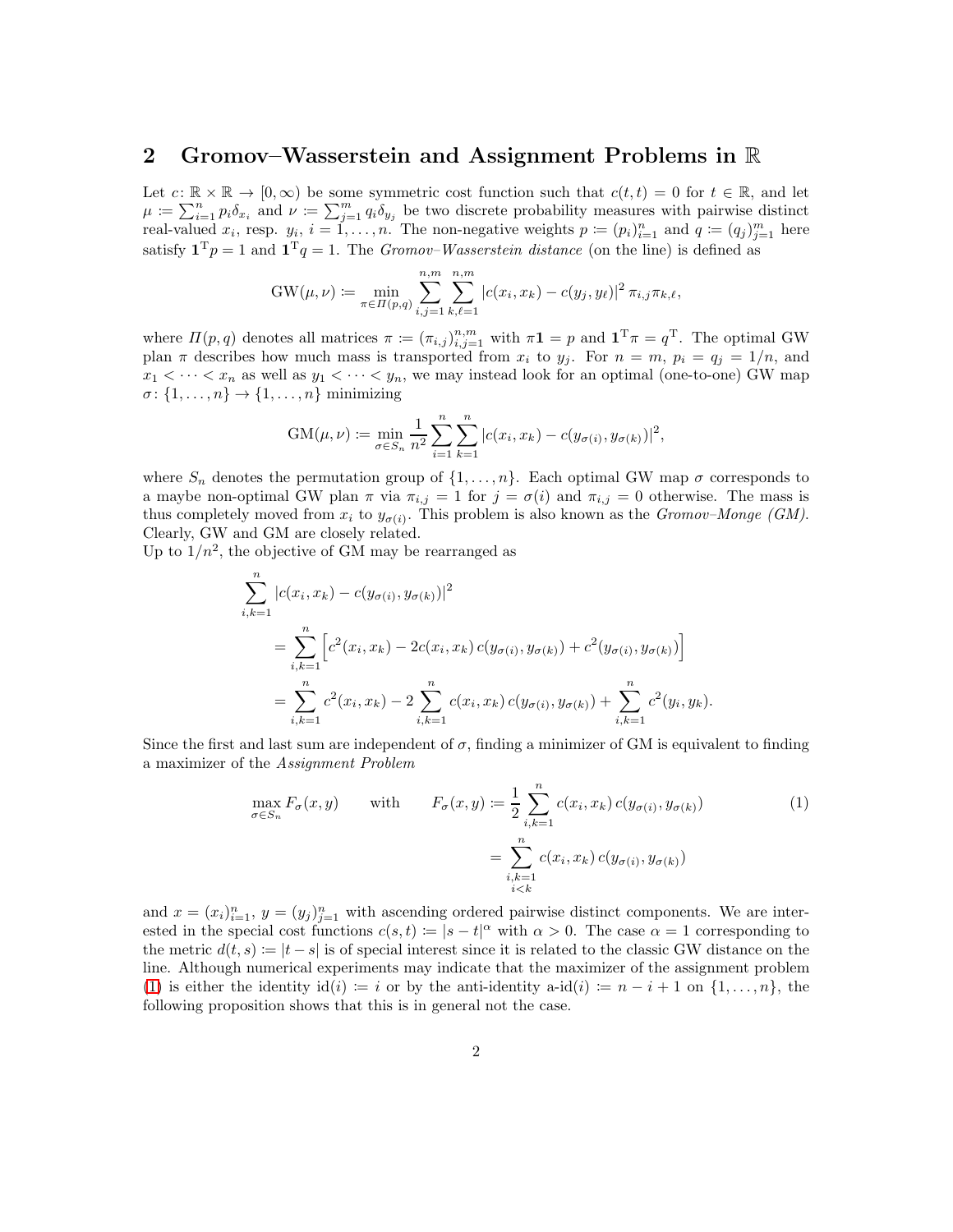**Proposition 1.** Let  $c(s,t) := |s-t|^{\alpha}$ ,  $\alpha > 0$ , Then there exist  $n > 2 + 2^{\alpha}$  and  $x, y \in \mathbb{R}^n$  with ascending ordered pairwise distinct components such that

$$
F_{\mathrm{id}}(x,y) < \max_{\sigma \in S_n} F_{\sigma}(x,y) \qquad and \qquad F_{\mathrm{a}\text{-}\mathrm{id}}(x,y) < \max_{\sigma \in S_n} F_{\sigma}(x,y).
$$

Moreover, the gap can become arbitrary large for increasing  $n \in \mathbb{N}$ .

Proof. Assuming that the maximizer is always given by the identity od anti-identity, we prove the assertion by a counterexample. For given  $n > 3$  and  $\alpha > 0$ , we construct an explicite instance by studying  $x(\epsilon) = (x_i)_{i=1}^n$  and  $y(\epsilon) = (y_i)_{i=1}^n$  with  $\epsilon \in (0, 2/(n-3))$  given by

$$
x_i \coloneqq \begin{cases} -1, & i = 1, \\ \frac{2i - n - 1}{2} \epsilon, & i = 2, \dots, n - 1, \\ 1, & i = n \end{cases} \quad \text{and} \quad y_i \coloneqq \begin{cases} -1, & i = 1, \\ -1 + \epsilon, & i = 2, \\ (i - 2) \epsilon, & i = 3, \dots, n. \end{cases}
$$

Due to the antisymmetry  $x_i = -x_{n-i+1}$ , we have  $F_{\rm id}(x(\epsilon), y(\epsilon)) = F_{\rm a-id}(x(\epsilon), y(\epsilon))$ . Let  $f_{\sigma}(\epsilon) \coloneqq$  $F_{\sigma}(x(\epsilon), y(\epsilon)), \sigma \in S_n$ . Then, considering the summands with  $i, k = 1, 2, n$  in [\(1\)](#page-1-0) separately, we obtain

$$
f_{\text{id}}(\epsilon) = \epsilon^{2\alpha} \sum_{\substack{i,k=3 \ i
$$

Next, we consider the cyclic permutation  $\sigma = \text{cyc}$  given by

$$
cyc(i) := \begin{cases} i+1, & i = 1, ..., n-1, \\ 1, & i = n, \end{cases}
$$

which gives

$$
y_{\text{cyc}(i)} := \begin{cases} -1 + \epsilon, & i = 1, \\ (i - 1)\epsilon, & i = 2, ..., n - 1, \\ -1, & i = n. \end{cases}
$$

Individual consideration of the summands  $i, k = 1, n$  in [\(1\)](#page-1-0) yields

$$
f_{\text{cyc}}(\epsilon) = \epsilon^{2\alpha} \sum_{\substack{i,k=2 \\ i \le k}}^{n-1} |i-k|^{2\alpha} + 2^{\alpha} \epsilon^{\alpha} + \sum_{k=2}^{n-1} \left| \frac{2k-n-1}{2} \epsilon + 1 \right|^{\alpha} |(k-2) \epsilon + 1|^{\alpha} + \sum_{i=2}^{n-1} \left| \frac{2i-n-1}{2} \epsilon - 1 \right|^{\alpha} |(i-1) \epsilon + 1|^{\alpha}.
$$

Evaluating both functions for the degenerate case  $\epsilon = 0$ , we get  $f_{\text{id}}(0) = 2^{\alpha} + (n-2)$  and  $f_{\text{cyc}}(0) =$  $2(n-2)$ , so that

$$
f_{\text{cyc}}(0) - f_{\text{id}}(0) = (n-2) - 2^{\alpha} > 0
$$
 if  $n > 2 + 2^{\alpha}$ .